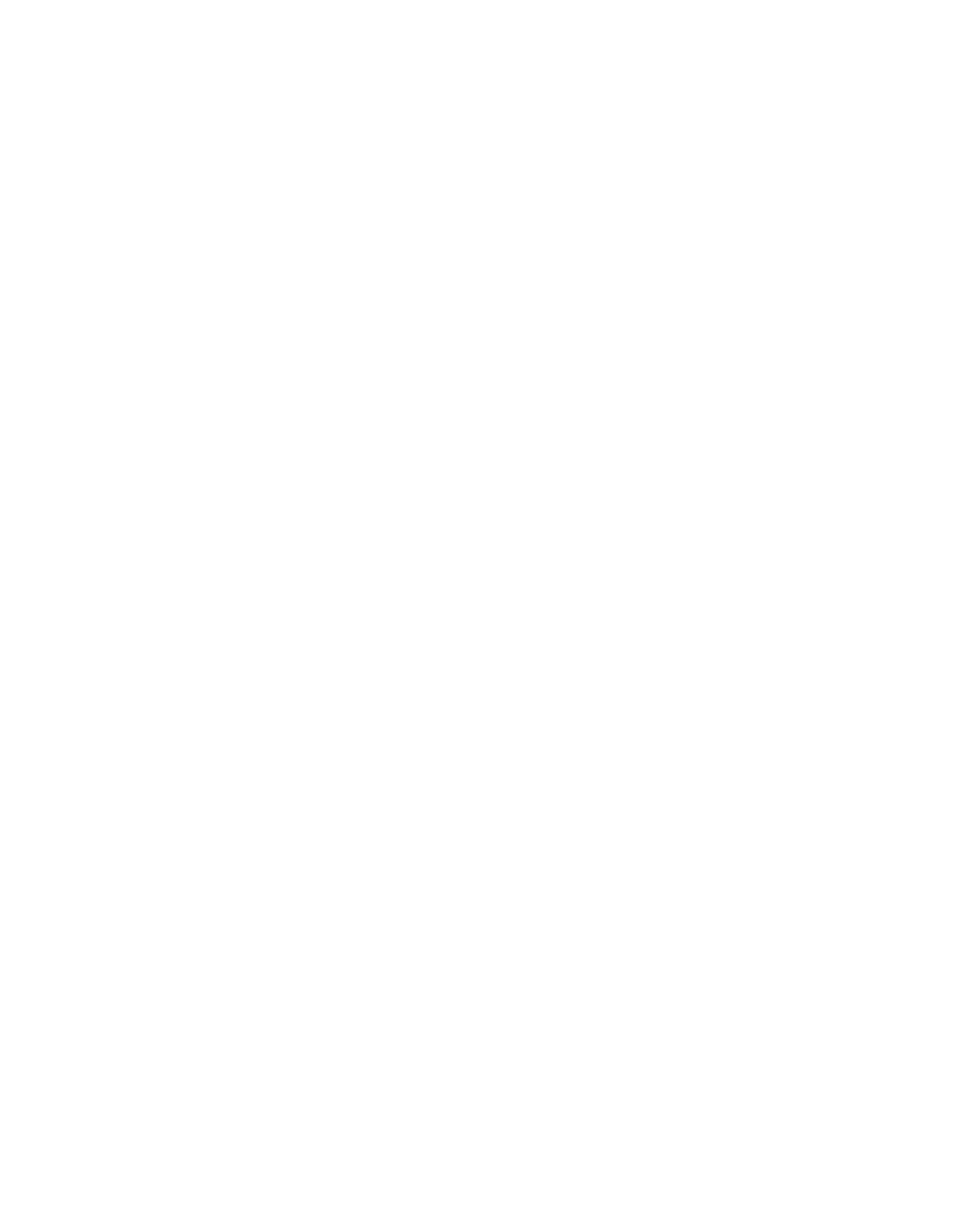

# **Middle Tennessee State University Board of Trustees**

# **Executive and Governance Committee**

March 16, 2021 10:00 am

## **AGENDA**

| Call to Order and Opening Remarks                                                 |  |
|-----------------------------------------------------------------------------------|--|
| <b>Roll Call</b>                                                                  |  |
|                                                                                   |  |
| Institutional Mission/Mission Profile (Action) ………………………………………………………………………………………… |  |
| <b>Closing Remarks</b>                                                            |  |
| Adjournment                                                                       |  |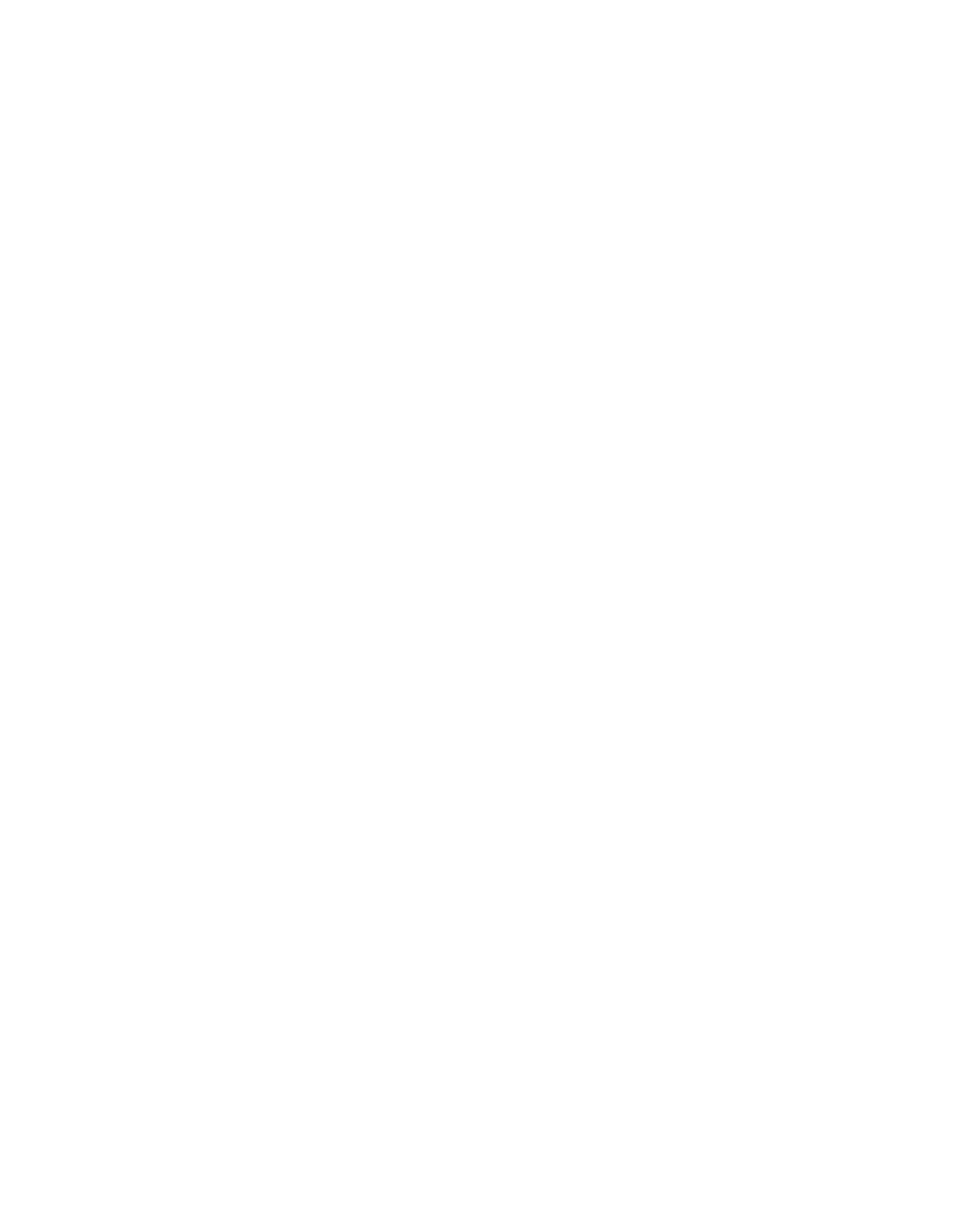

# **Middle Tennessee State University**

## **Board of Trustees**

## **Executive and Governance Committee**

**Action Item**

DATE: March 16, 2021

SUBJECT: **Approval of Minutes**

PRESENTER: Stephen B. Smith Chairman, Board of Trustees

## **BACKGROUND INFORMATION:**

The Executive and Governance Committee met on March 17, 2020. Minutes from those meetings are provided for review and approval.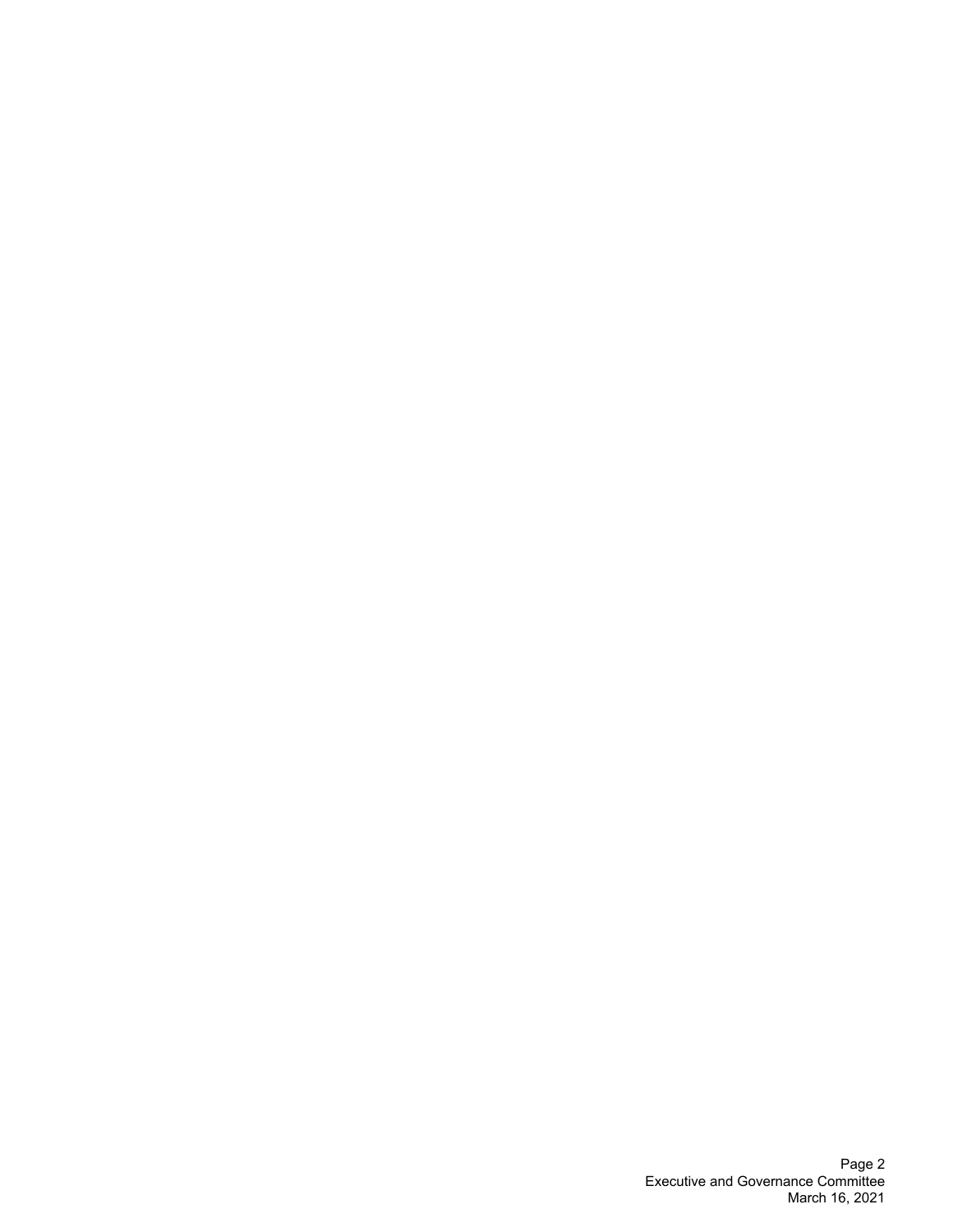## **MIDDLE TENNESSEE STATE UNIVERSITY BOARD OF TRUSTEES**

## **EXECUTIVE AND GOVERNANCE COMMITTEE MINUTES**

The Executive and Governance Committee met on Tuesday, March 17, 2020, by way of electronic teleconference.

## **Call to Order and Opening Remarks**

Committee Chair Steve Smith welcomed those participating and called the meeting to order at 11:25 a.m.

## **Roll Call and Statement of Necessity**

Chairman Smith asked Board Secretary Heidi Zimmerman to call the roll. Ms. Zimmerman stated that because members of the Committee were participating in the meeting electronically, in accordance with Tennessee Code Annotated Section 8‐44‐108(c)(3), there were two questions that needed to be answered by the Committee members for the record. First, could the trustee clearly hear others participating on the call in order to participate in the meeting. Second, were other individuals present in the room; if so, they would need to be identified.

The following Committee members were in attendance by way of teleconference: Pete DeLay, Darrell Freeman and Steve Smith. Each indicated he was able to clearly hear all others on the call. Chairman Smith and Trustee DeLay indicated they were in the same room and that Trustees Baker and Boyd were also in the room with them. Trustee Freeman indicated that there was no one else present in the room at his location.

Also present on the conference call were Trustees J.B. Baker, Tom Boyd, Joey Jacobs, Mary Martin, Pam Wright and Samantha Eisenberg. President Sidney A. McPhee; Alan Thomas, Vice President for Business and Finance; Mark Byrnes, University Provost; Joe Bales, Vice President for University Advancement; Andrew Oppmann, Vice President for Marketing and Communications; Bruce Petryshak, Vice President for Information Technology and Chief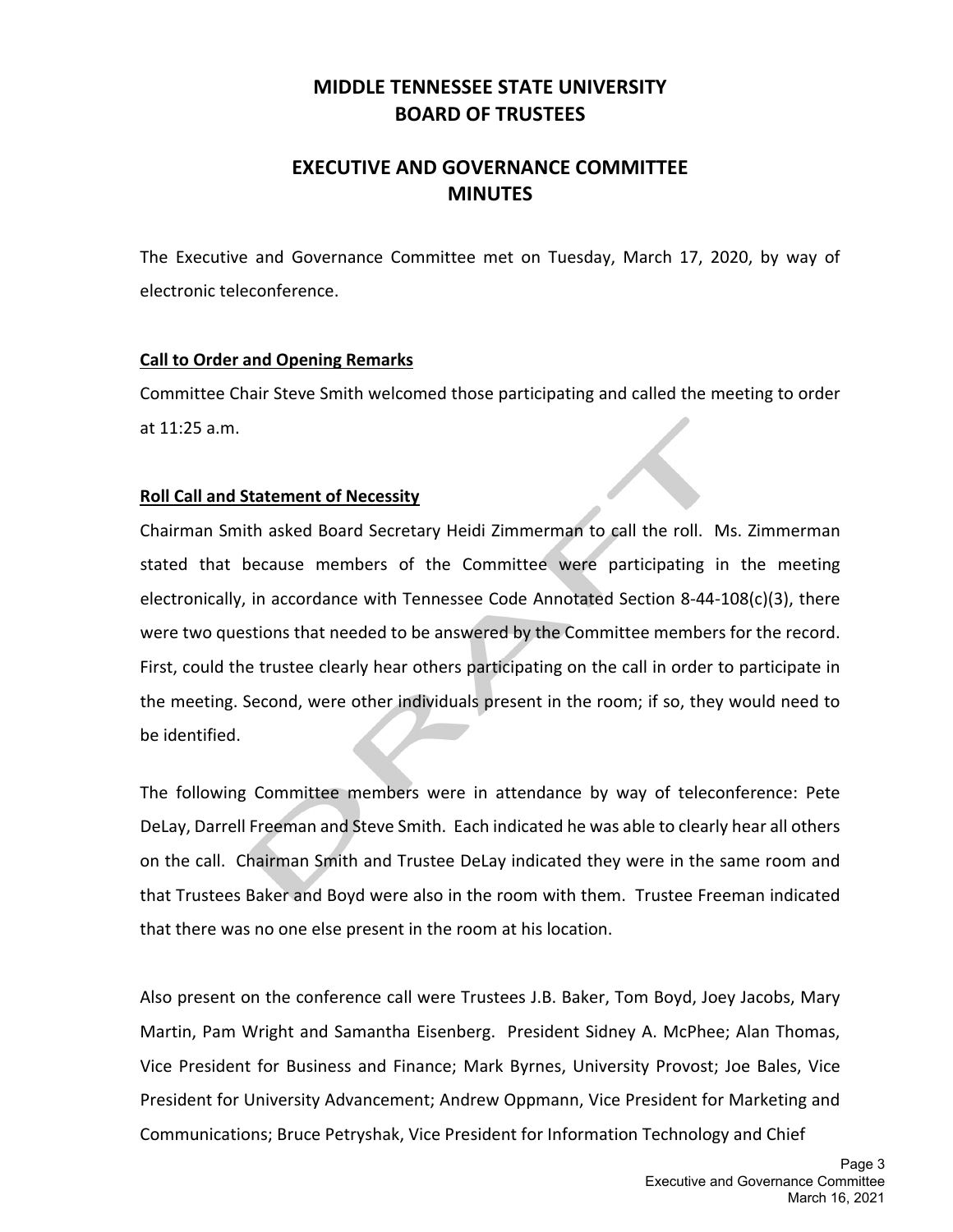Information Officer; Deb Sells, Vice President for Student Affairs and Vice Provost for Enrollment and Academic Success; Brenda Burkhart, Chief Audit Executive; Heidi Zimmerman, University Counsel and Board Secretary; and, Kim Edgar, Assistant to the President and Chief of Staff were also on the call.

Ms. Zimmerman stated that a quorum was not physically present, but that one would exist with inclusion of the Committee members participating electronically. In accordance with T.C.A. § 8‐44‐108(b)(2), in order to proceed without a physical quorum, the Committee was required to make a determination that necessity for the meeting existed. Ms. Zimmerman provided the following circumstances for the Committee's consideration to establish the necessity for holding the meeting:

- 1. The agenda included matters the Committee must consider and vote on in order to make recommendations to the Board of Trustees. These recommendations included matters regarding the institutional mission and mission profile; the President's evaluation and compensation; and, an additional Board of Trustees policy.
- 2. The Board of Trustees will meet on Tuesday, March 31.
- 3. It was necessary for the Committee to meet in order to consider these matters prior to the Board's next meeting.
- 4. Due to concerns related to exposure to the coronavirus, it was determined that the Committee meeting should be held electronically and, thus, there was not a physical quorum without electronic participation of Committee members.

Chairman Smith requested a motion and second be made concerning the necessity for the meeting. Trustee Freeman made the motion, which was seconded by Trustee DeLay. A roll call vote was taken. The vote was three (3) Ayes and zero (0) Nays; the motion establishing necessity for the meeting carried.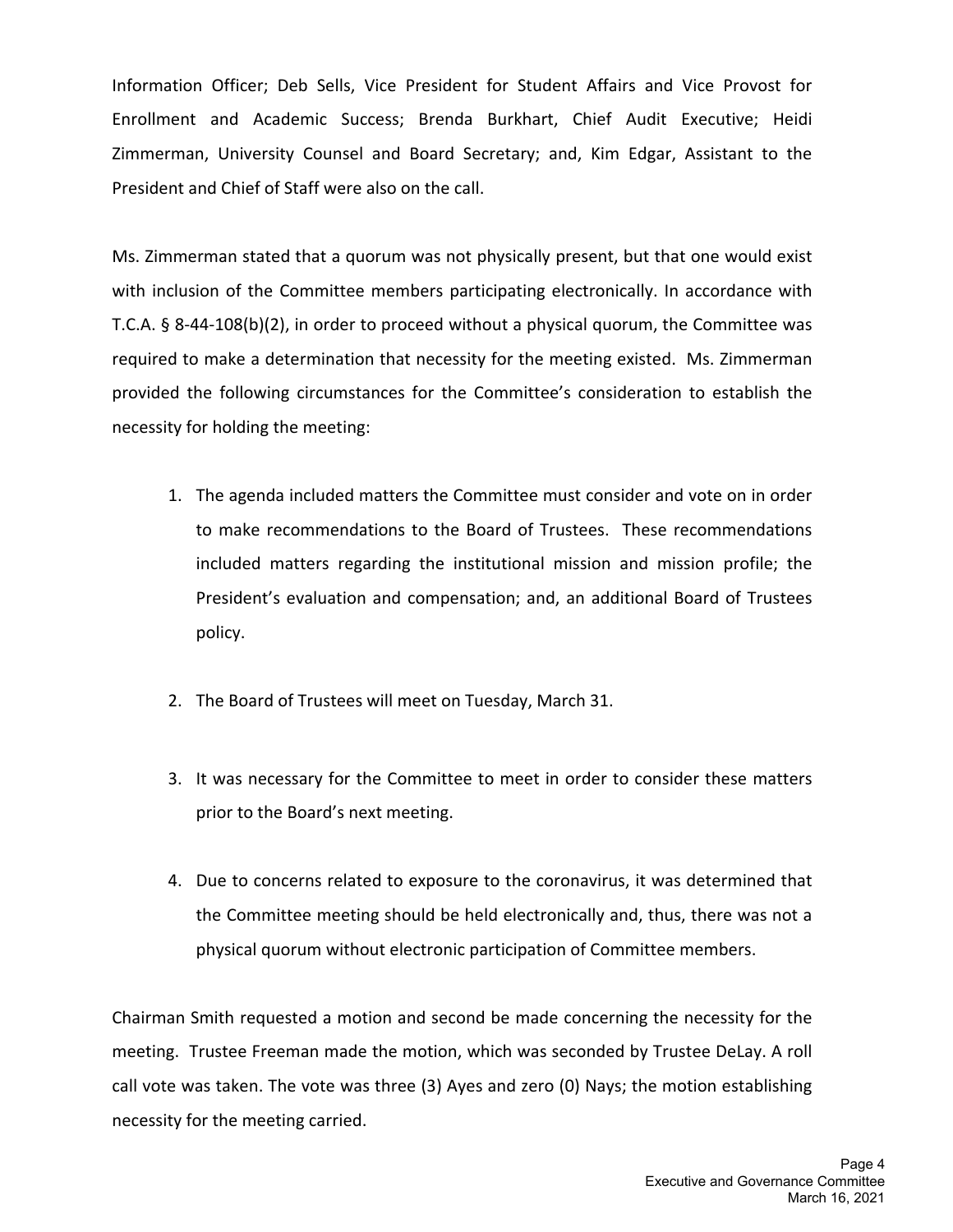### **Approval of Minutes**

The first agenda item was approval of the minutes of the September 18, 2019, meeting of the Executive and Governance Committee. A motion was made by Trustee DeLay and seconded by Trustee Freeman, to approve the minutes. A roll call vote was taken and the motion to approve the minutes of the September 18, 2019 meeting of the Executive and Governance Committee passed unanimously.

## **Institutional Mission/Mission Profile**

Dr. Mary Hoffschwelle made the presentation concerning the annual review of the institutional mission statement and mission profile. On February 21, 2020, the University Planning Committee reviewed the mission statement and mission profile. It recommended revisions to the vision statement based on comments made previously by one of the trustees asking that the statement be more visionary or future‐looking. It recommended revisions to the mission profile with the major revision being the addition of the term "cross-disciplinary" to recognize the increasing number of academic programs that reach across departments and colleges. The document, with the recommended revisions, was then reviewed and approved by the President. Pursuant to T.C.A. § 49‐8‐101(d) the mission statement and profile must be submitted to THEC for review and approval.

A motion was made by Trustee DeLay, seconded by Trustee Freeman, to approve the institutional mission statement and mission profile. A roll call vote was taken and the motion was unanimously approved.

## **President's Evaluation and Compensation**

Ms. Zimmerman stated for the record that Dr. McPhee and Kimberly Edgar left the room during this agenda item.

Chairman Smith stated that one of his responsibilities as chair is to work with the President on his self‐evaluation and compensation. Chairman Smith sent copies of the self‐evaluation to each Board member. Chairman Smith stated that the institution has had a good year and cited the Princeton Review, athletic graduation success, and enrollment and graduation. He stated that the CEO has performed well. Chairman Smith recommended and made a motion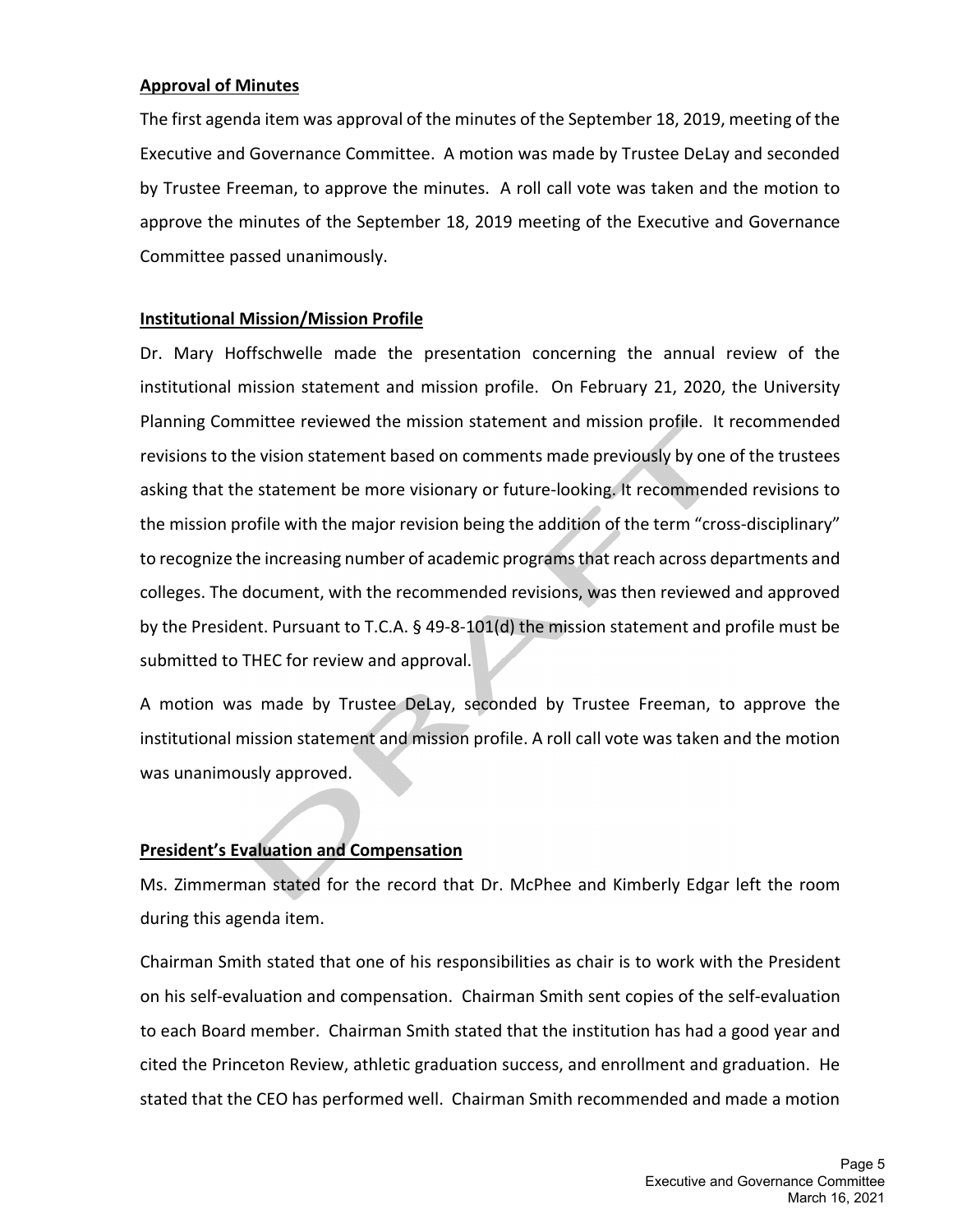that Dr. McPhee's compensation be increased the same as the faculty. Trustee DeLay seconded that motion.

Ms. Zimmerman restated the motion as clarified by Chairman Smith, that the increase in salary was to be in the same amount as the across-the-board increase given in July 1, 2019, and that this increase was to be applied retroactively to July 1, 2019. Committee members confirmed the wording of the motion.

A roll call vote was taken and unanimously approved.

Chairman Smith asked that next year, the President should make a list of goals and standards he expects to achieve.

#### **Board of Trustees Policy – Trustee Emeritus**

A new Board of Trustees policy was presented for review and comment. Ms. Zimmerman summarized the policy. The Trustee Emeritus policy providesfor an honorary statusfor Board trustees who have provided the University with outstanding service and commitment. The policy specifies requirements and criteria, along with the process of nomination for this status.

Chairman Smith asked the policy be revised in Section 4.1 to delete "Six (6) or more years of service" and replace with "A full term as appointed by the Governor…". Trustee DeLay added, "…as appointed by the Governor and approved by the Legislature...". Chairman Smith called the question. Trustee Freeman made the motion, seconded by Trustee Delay to approve the policy with the stated revision. A roll call vote taken and the vote was three Ayes.

The meeting adjourned at 11:43 a.m.

Respectfully submitted, Executive and Governance Committee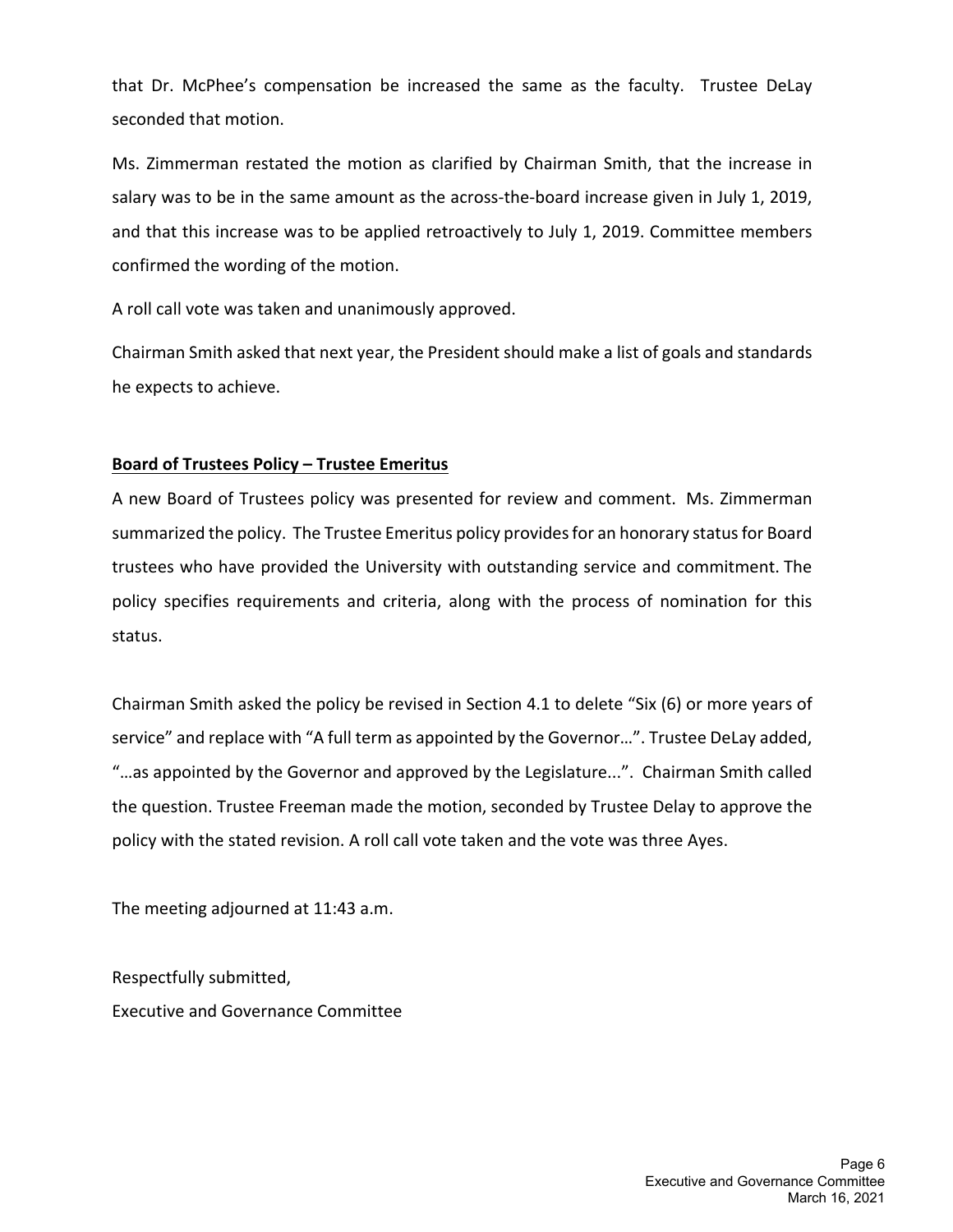

# **Middle Tennessee State University**

# **Board of Trustees**

## **Executive and Governance Committee**

**Action Item**

DATE: March 16, 2021

SUBJECT: **Institutional Mission Statement/Mission Profile**

PRESENTER: Mary Hoffschwelle, Associate Provost

# **BACKGROUND INFORMATION:**

T.C.A. §49‐8‐101(d) requires the institution to annually submit its institutional mission statement to THEC for review and approval. On February 12, 2021, the University Planning Committee reviewed the mission statement and mission profile. It approved revisions to the mission profile, which were then reviewed and approved by the President. Once approved by the Board at its April meeting, the mission statement and mission profile will be provided to THEC to fulfill this statutory requirement.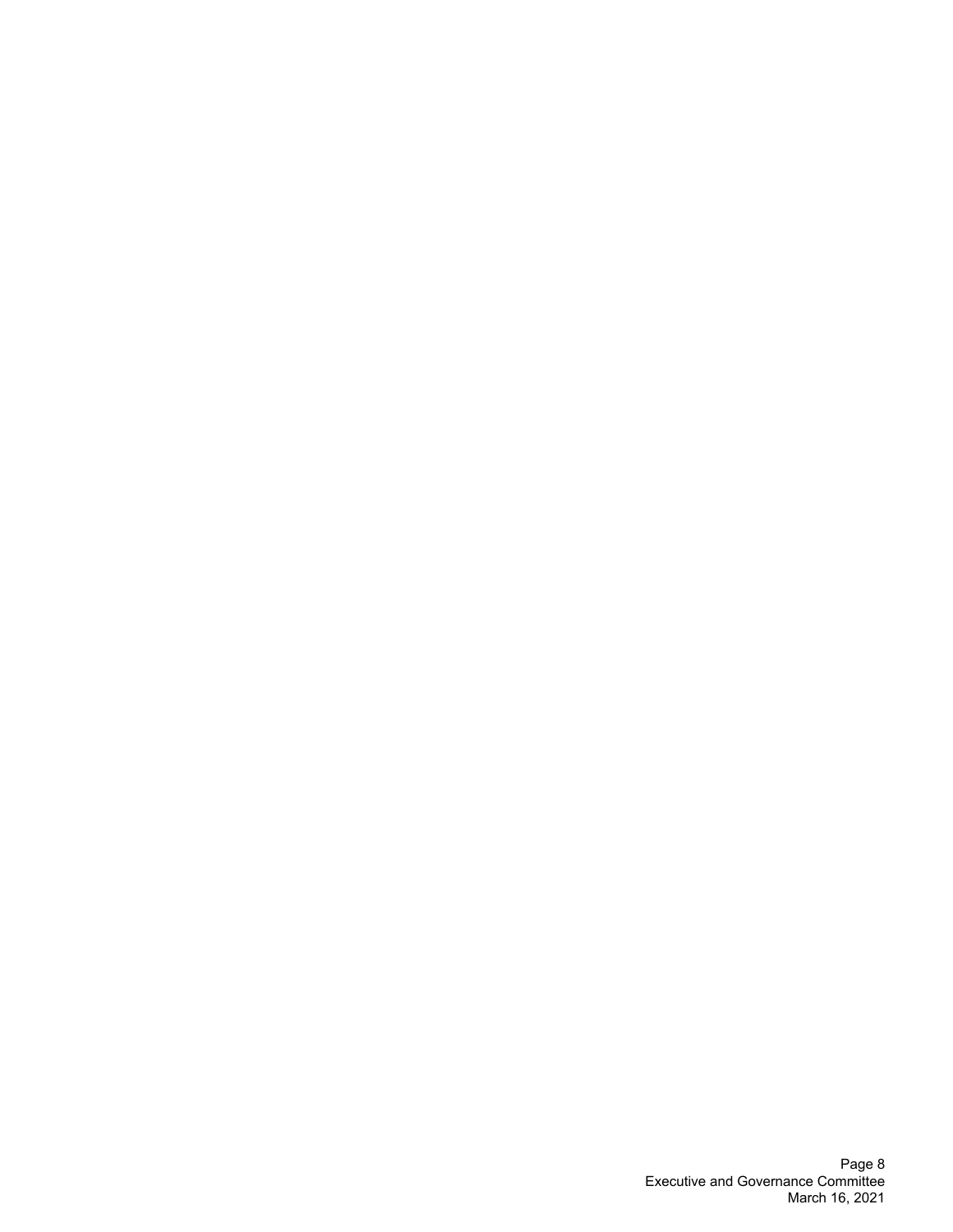#### **Statement of Mission**

Middle Tennessee State University, a comprehensive, innovative institution, attracts students to distinctive bachelor's, master's, specialist, and doctoral programs that prepare graduates to thrive in their chosen professions and a changing global society. Students and faculty generate, preserve, and disseminate knowledge and collaboratively promote excellence through teaching and learning, research, creative activity, and public engagement.

*Approved March 31, 2020 [date] by the MTSU Board of Trustees*

#### **Institutional Mission Profile**

Middle Tennessee State University is a selective, comprehensive institution located in the geographic center of the State. The University embraces its role as the destination of choice for Tennessee undergraduates while its distinctive programs draw students from across the nation and around the world. Through innovative undergraduate and graduate programs, MTSU attracts, welcomes, and supports a diverse, largely full-time student population with significant numbers of Pell-eligible, first-generation, non-traditional, and minority students a broad range of academic preparedness and is the top Tennessee choice for transfer students. The University is committed to using advanced research-based practices to help students recognize their academic promise and achieve success: it confers approximately 5,000 degrees annually. Dedicated faculty prepare students for lifelong learning with global perspectives that adapts to and shapes a rapidly changing world through an understanding of culture and history, scholarship, and creative undertakings to adapt to and shape a rapidly changing world. MTSU's signature Honors College, experiential and integrative learning, international, and cross‐disciplinary programs deliver a value‐added education rich in research, service learning, and civic engagement. Graduate offerings foster the pursuit of scholarly research, creative endeavors, and professional advancement through programs spanning the arts and humanities, education, business, STEM, the social, behavioral, and health sciences, and media and entertainment. MTSU houses centers of excellence in historic preservation and popular music and notable chairs of excellence. MTSU is a Doctoral/Professional University holds the Doctoral Moderate Research and holds the Community Engagement Carnegie Classifications. *Approved March 31, 2020 [date] by the MTSU Board of Trustees*